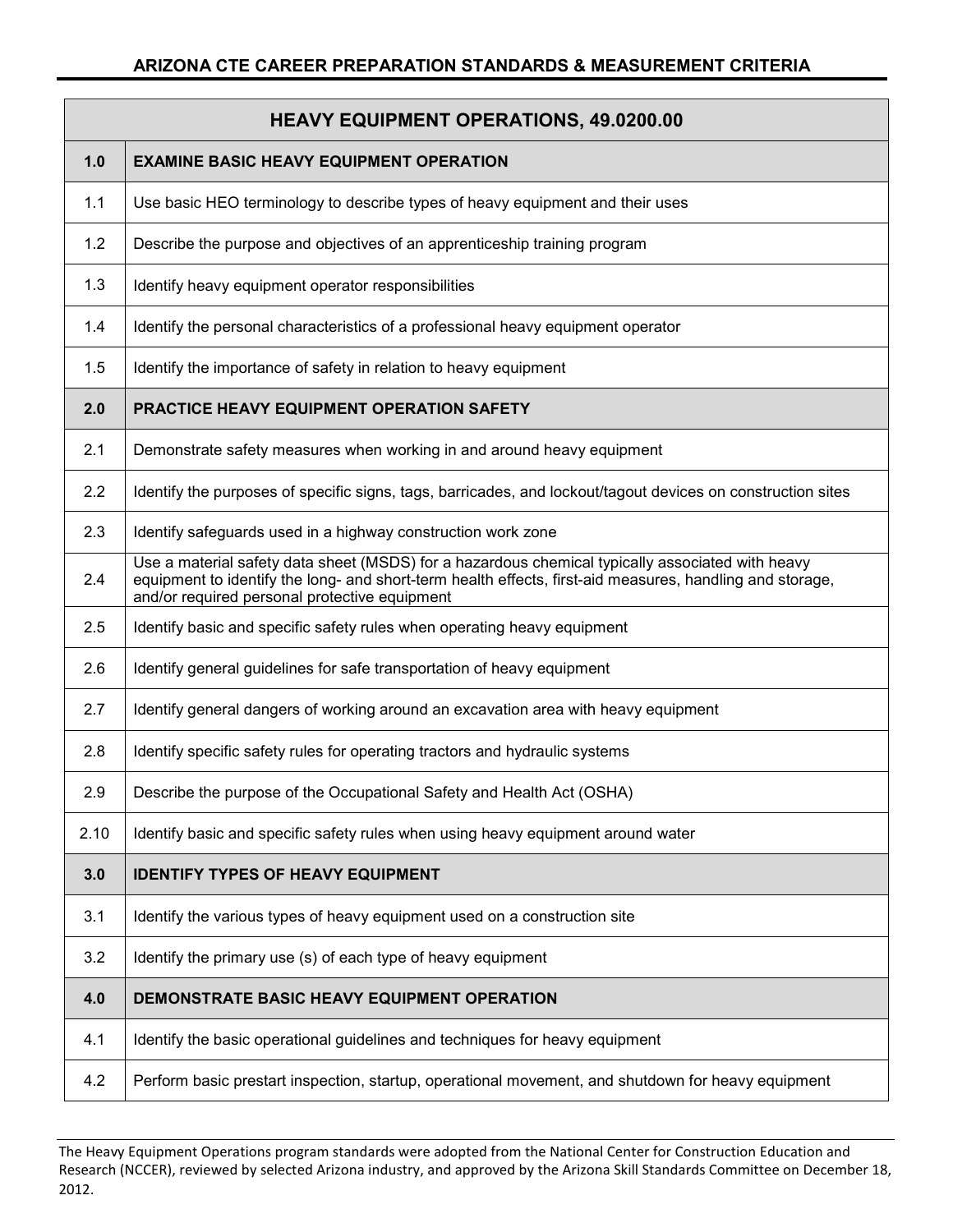| 4.3  | Identify the operating controls of a typical tractor                                      |
|------|-------------------------------------------------------------------------------------------|
| 4.4  | Identify safety issues when operating a tractor on slopes or hills                        |
| 4.5  | Start, warm up, and shut down gasoline-powered and diesel-powered engines                 |
| 4.6  | Perform basic maneuvering with heavy equipment                                            |
| 4.7  | Connect hydraulic-powered attachments to equipment                                        |
| 5.0  | PERFORM GRADING OPERATIONS                                                                |
| 5.1  | Define terms associated with grade work                                                   |
| 5.2  | Match types of stakes to their use                                                        |
| 5.3  | Identify markings on grade stakes and benchmark (BM) stakes                               |
| 5.4  | Identify equipment used by a heavy equipment operator to check stakes                     |
| 5.5  | Describe and calculate slope ratio                                                        |
| 5.6  | Distinguish between backslope and foreslope                                               |
| 5.7  | Verify horizontal and vertical distance of cut and fill slope stakes                      |
| 5.8  | Verify finish subgrade on a cross slope                                                   |
| 5.9  | Define terms associated with plan reading, grade setting, and drainage                    |
| 5.10 | Identify construction industry practices for setting grades from a benchmark              |
| 5.11 | Identify construction industry practices for setting grades using a laser level or string |
| 5.12 | Identify methods for keeping construction sites well drained                              |
| 5.13 | Identify how the grade of a trench and drain pipe is set                                  |
| 5.14 | Interpret construction plans to determine grading requirements                            |
|      |                                                                                           |
| 6.0  | PERFORM EARTHMOVING OPERATIONS                                                            |
| 6.1  | Identify earthmoving equipment                                                            |
| 6.2  | Identify earthmoving operations                                                           |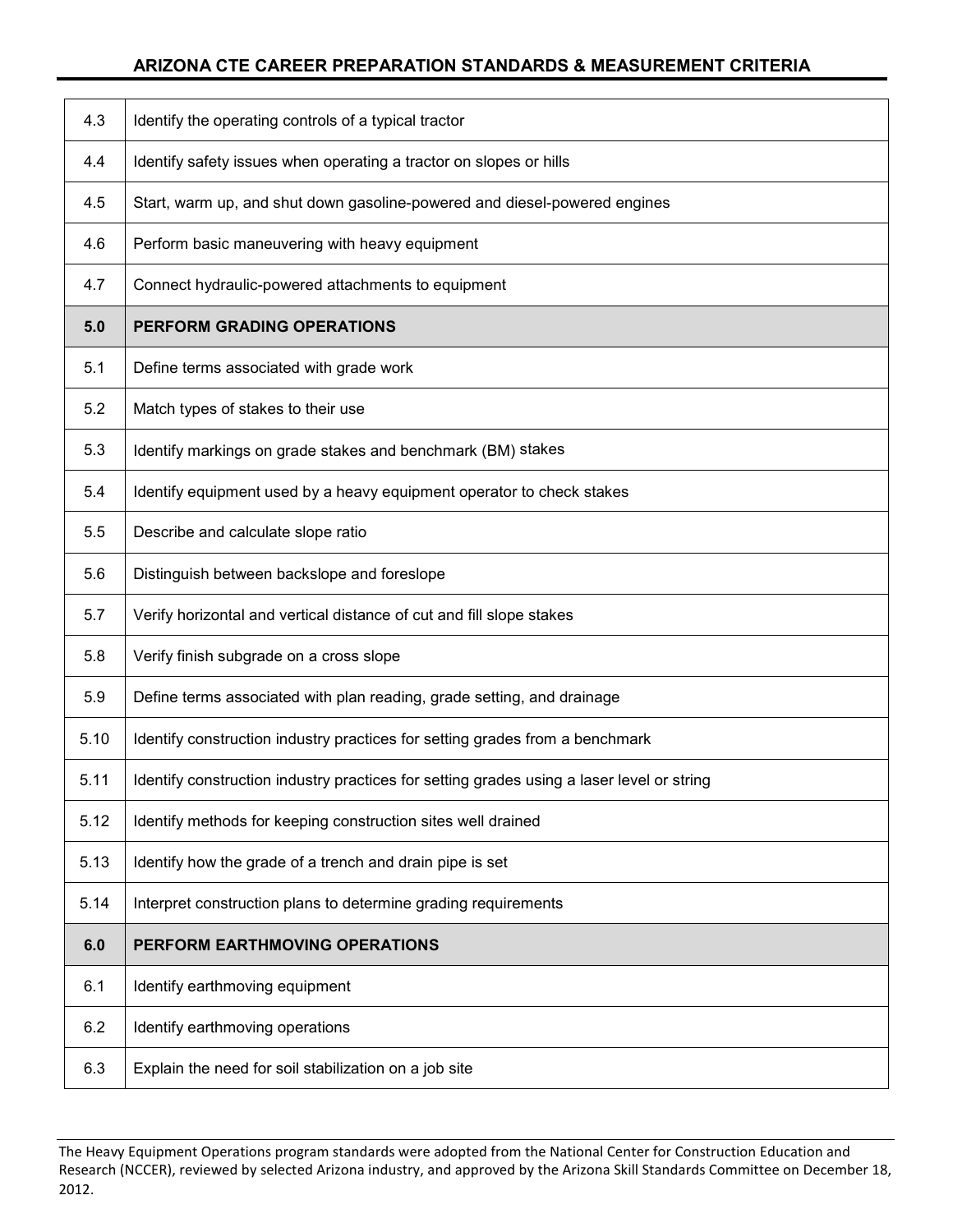| 6.4  | Identify soil stabilization methods                                                                                                                                            |
|------|--------------------------------------------------------------------------------------------------------------------------------------------------------------------------------|
| 6.5  | Identify the best equipment for performing a given earthmoving operation                                                                                                       |
| 6.6  | Lay out a basic earthmoving operation                                                                                                                                          |
| 6.7  | Demonstrate the use of laser and GPS technology                                                                                                                                |
| 7.0  | <b>OPERATE A DUMP TRUCK</b>                                                                                                                                                    |
| 7.1  | Identify the types of dump trucks and their uses                                                                                                                               |
| 7.2  | Describe the function and operation of the dump hoist, power takeoff unit, auxiliary axle, engine retarder,<br>differential lockout, air brake system, and manual transmission |
| 7.3  | Demonstrate and state the steps of the preoperational safety inspection for equipment                                                                                          |
| 7.4  | Identify the duties and responsibilities of a dump truck operator                                                                                                              |
| 7.5  | Identify the controls of a dump truck                                                                                                                                          |
| 7.6  | Back up a dump truck with a trailer attached                                                                                                                                   |
| 8.0  | <b>OPERATE A ROLLER</b>                                                                                                                                                        |
| 8.1  | Identify the uses of a roller                                                                                                                                                  |
| 8.2  | Identify the components and controls on a typical roller                                                                                                                       |
|      |                                                                                                                                                                                |
| 8.3  | Identify the safety rules for operating a roller                                                                                                                               |
| 8.4  | Perform basic maneuvers with a roller                                                                                                                                          |
| 9.0  | <b>OPERATE A SCRAPER</b>                                                                                                                                                       |
| 9.1  | Identify the uses of a scraper                                                                                                                                                 |
| 9.2  | Identify the components and controls on a typical scraper                                                                                                                      |
| 9.3  | Identify safety rules for operating a scraper                                                                                                                                  |
| 9.4  | Perform basic maneuvers with a scraper                                                                                                                                         |
| 10.0 | <b>OPERATE A LOADER</b>                                                                                                                                                        |
| 10.1 | Identify the uses of a loader                                                                                                                                                  |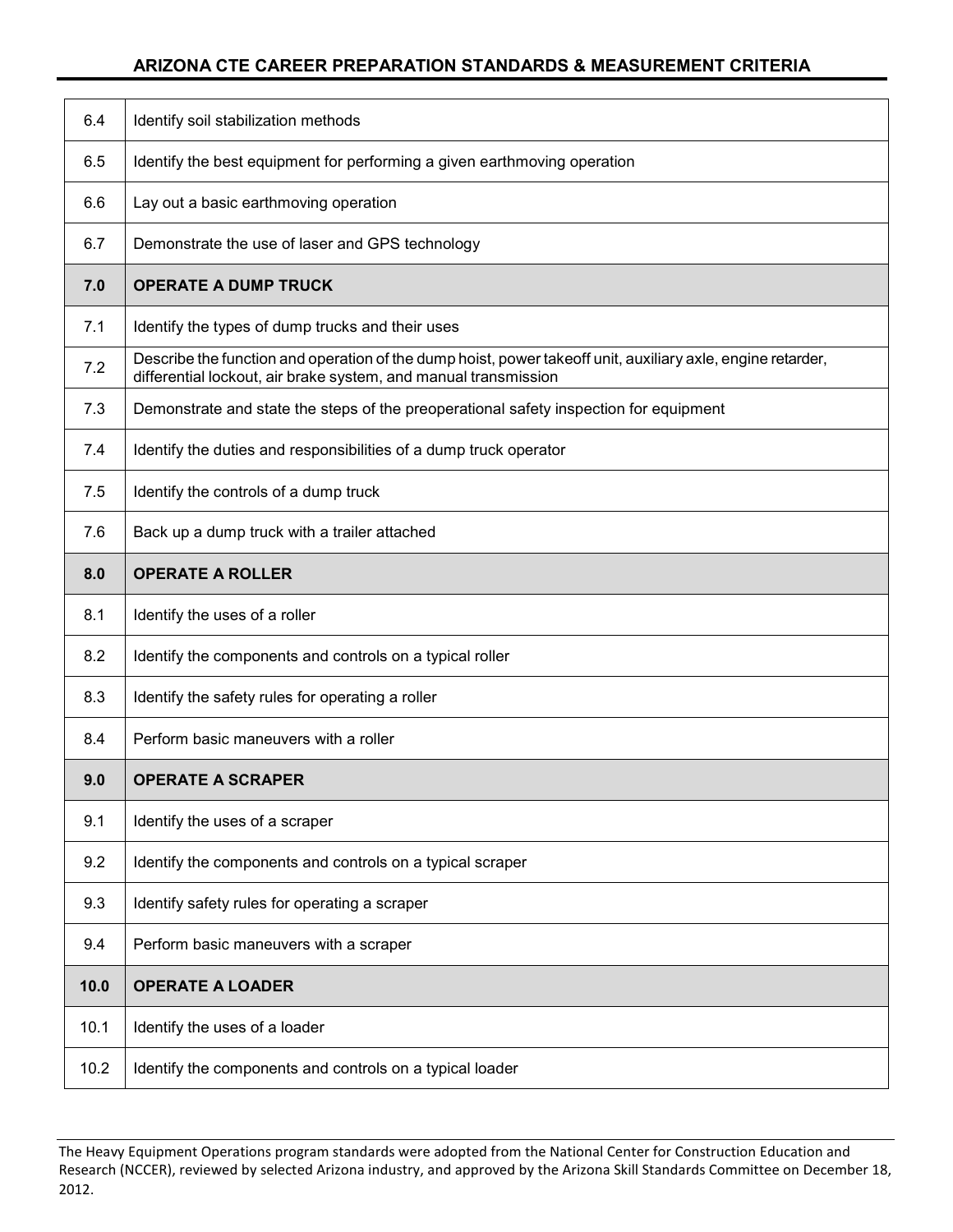| 10.3 | Identify safety rules for operating a loader                     |
|------|------------------------------------------------------------------|
| 10.4 | Perform basic maneuvers with a loader                            |
| 11.0 | <b>OPERATE A FORKLIFT</b>                                        |
| 11.1 | Identify the uses of a forklift                                  |
| 11.2 | Identify the components and controls on a typical forklift       |
| 11.3 | Identify the safety rules for operating a forklift               |
| 11.4 | Perform basic forklift operations                                |
| 12.0 | <b>OPERATE A DOZER</b>                                           |
| 12.1 | Identify the uses of a dozer                                     |
| 12.2 | Identify the components and controls on a typical dozer          |
| 12.3 | Identify safety rules for operating a dozer                      |
| 12.4 | Perform dozer prestart inspection and maintenance procedures     |
| 12.5 | Perform basic maneuvers with a dozer                             |
| 12.6 | Perform basic earthmoving and excavation operations with a dozer |
| 13.0 | <b>OPERATE A BACKHOE</b>                                         |
| 13.1 | Identify types of backhoes                                       |
| 13.2 | Identify the components and controls on a typical backhoe        |
| 13.3 | Identify safety rules for operating a backhoe                    |
| 13.4 | Identify accessories used on a backhoe                           |
| 13.5 | Perform backhoe prestart inspection and maintenance procedures   |
| 13.6 | Perform basic maneuvers with a backhoe                           |
| 13.7 | Perform basic earthmoving operations with a backhoe              |
| 14.0 | <b>OPERATE AN EXCAVATOR</b>                                      |
| 14.1 | Identify types of excavators and their uses                      |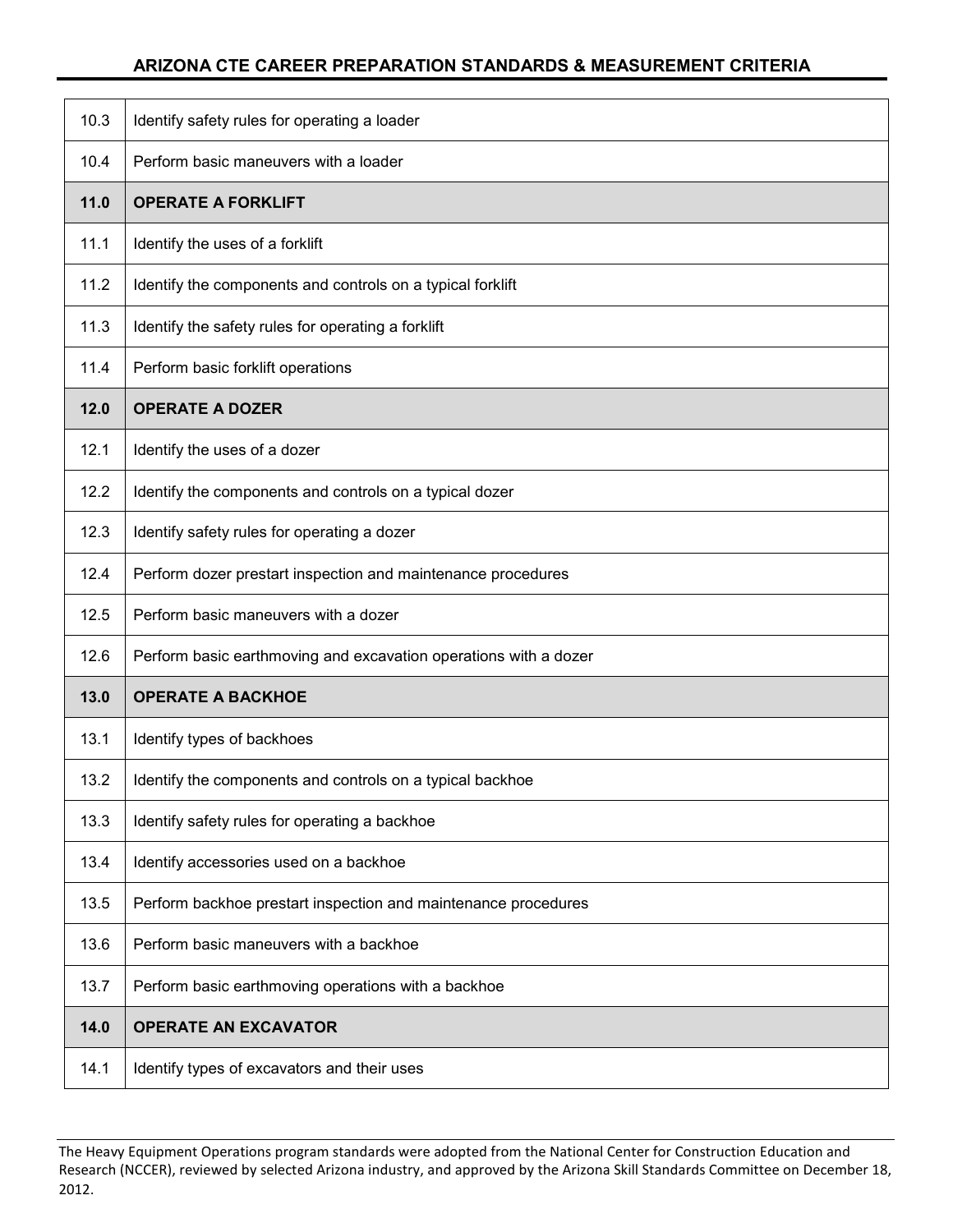| 14.2 | Identify the components and controls on a typical excavator                                                    |
|------|----------------------------------------------------------------------------------------------------------------|
| 14.3 | Identify safety rules for operating an excavator                                                               |
| 14.4 | Perform basic maneuvers with an excavator                                                                      |
| 14.5 | Perform basic earthmoving and excavation operations with an excavator                                          |
| 15.0 | <b>OPERATE A MOTOR GRADER</b>                                                                                  |
| 15.1 | Identify the uses of a motor grader                                                                            |
| 15.2 | Identify types of motor graders and their uses                                                                 |
| 15.3 | Identify the components and controls on a typical motor grader                                                 |
| 15.4 | Identify safety rules for operating a motor grader                                                             |
| 15.5 | Identify accessories used on a motor grader                                                                    |
| 15.6 | Perform prestart inspection and maintenance                                                                    |
| 15.7 | Perform basic maneuvers with a motor grader                                                                    |
| 15.8 | Perform basic earthmoving operations with a motor grader                                                       |
| 16.0 | <b>COMPLETE FINISHING AND GRADING WORK</b>                                                                     |
| 16.1 | Identify the requirements for finishing and final grading of earthwork                                         |
| 16.2 | Use heavy equipment to perform fine grading and finishing work                                                 |
| 16.3 | Demonstrate techniques for finish grading of subgrade, base, slopes, parking areas, and drainage<br>structures |
| 17.0 | DEMONSTRATE KNOWLEDGE OF SOILS                                                                                 |
| 17.1 | Identify the characteristics of different types of soils                                                       |
| 17.2 | Identify the various engineering properties of soil                                                            |
| 17.3 | Identify factors that affect soil density                                                                      |
| 17.4 | Identify how soil factors affect equipment selection                                                           |
| 17.5 | Demonstrate wet digging techniques                                                                             |

The Heavy Equipment Operations program standards were adopted from the National Center for Construction Education and Research (NCCER), reviewed by selected Arizona industry, and approved by the Arizona Skill Standards Committee on December 18, 2012.